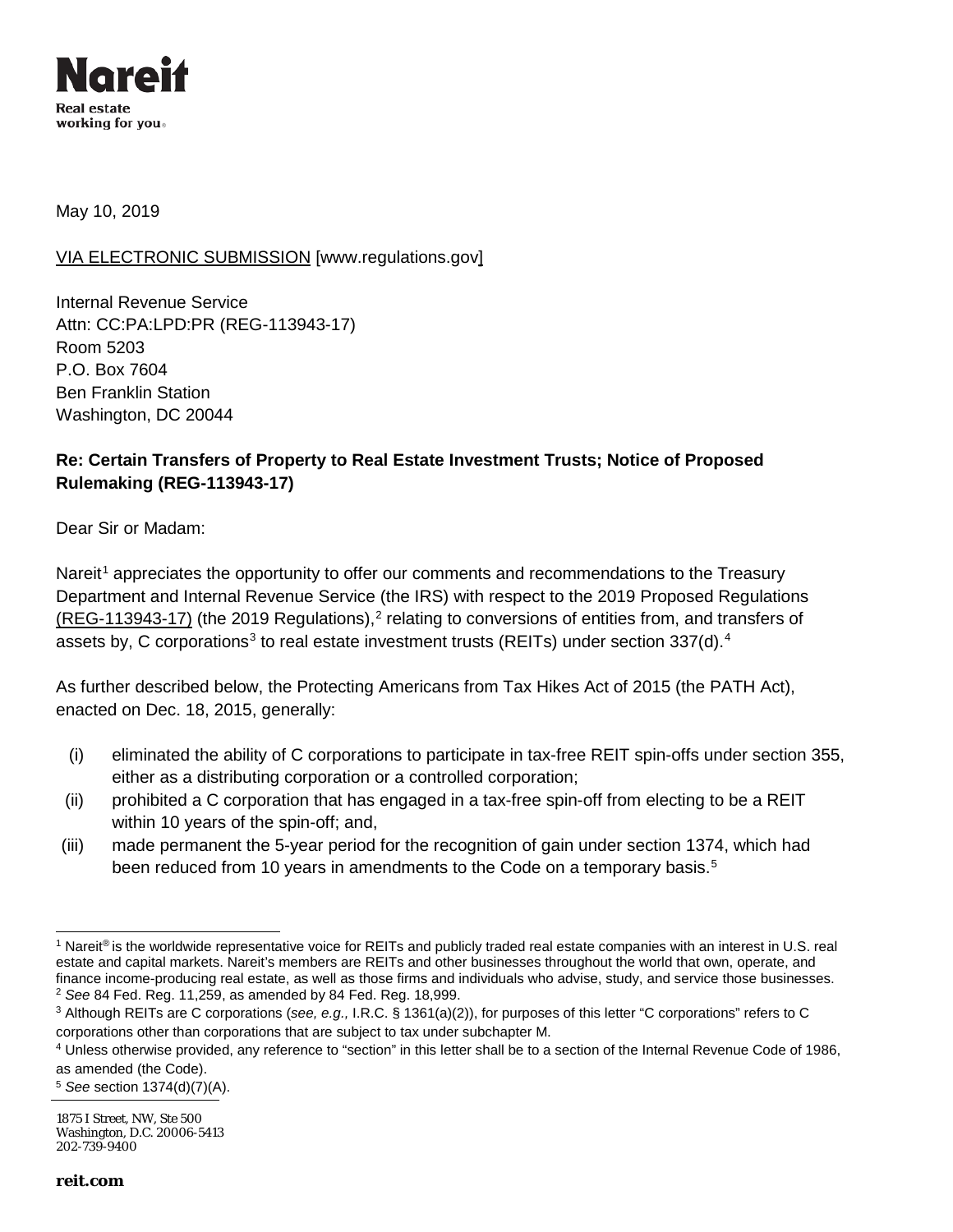

Final and temporary regulations under section 337(d) (T.D. 9810) (the 2017 Regulations) generally provide that, when a REIT disposes of appreciated property after converting to a REIT from a C corporation or acquiring property from a C corporation in certain carryover basis transactions (a Conversion Transaction), the REIT must apply the rules of section 1374 for the built-in gain recognition period and pay tax at the corporate level on any built-in gain except to the extent that the C corporation either recognizes gain on the transaction or elects "deemed sale" treatment to recognize and pay tax on the gain from the transaction. Prior final and temporary regulations (T.D. 9770) issued in 2016 (the 2016 Regulations) had provided that, unlike previous regulations, the definition of recognition period was no longer tied to section 13[7](#page-1-1)4, $6$  and re-imposed a 10-year recognition period.<sup>7</sup> The 2017 Regulations reinstated the long-established link between section 1374 and the regulations under section 337(d), and the term "recognition period" in the regulations once again cross-references the same term in section 1374.[8](#page-1-2)

The 2016 Regulations also generally required deemed sale treatment under section 1374 (with no ability to elect section 1374 treatment) for any C corporation that engages in a Conversion Transaction within 10 years (*i.e.*, before or after) of a tax-free spin-off that involves the converting C corporation (the "Automatic Deemed Sale Rule" and the "Automatic Deemed Sale Period," respectively). Unlike with respect to the section 1374 built-in gains period, the 2017 Regulations did not change this 10-year period to a 5-year period for purposes of imposing a deemed sale election. The 2019 Proposed Regulations have retained this 10-year period.<sup>[9](#page-1-3)</sup>

On April 21, 2017, President Trump issued Executive Order 13789 (E.O. 13789), which instructed the Secretary of the Treasury to review all significant tax regulations issued on or after Jan. 1, 2016, and to take concrete action to alleviate the burdens of regulations that: i) impose an undue financial burden on U.S. taxpayers; ii) add undue complexity to the federal tax laws; or, iii) exceed the statutory authority of the IRS.

The 2019 Regulations generally retain the structure of the 2016 Regulations, including the Automatic Deemed Sale Rule. However, the 2019 Regulations would limit the Automatic Deemed Sale to "distribution property." Distribution property is generally defined as property owned by a distributing corporation or a controlled corporation (or a member of the separate affiliated group of either corporation) immediately after a tax-free spin-off, and other property the basis of which is determined, directly or indirectly, in whole or in part, by reference to that property. As a result of the limitation, gain immediately

<span id="page-1-0"></span> <sup>6</sup> *See* T.D. 9770 ("These temporary regulations … delink the determination of the recognition period from the rules of section 1374(d)(7).")

<span id="page-1-1"></span> $^7$  The 2016 final and temporary regulations (T.D. 9770) and proposed regulations (REG-126452-15) were both published on June 8, 2016, with the text of the temporary regulations serving as the text of the proposed regulations.

<span id="page-1-2"></span><sup>8</sup> Treas. Reg. § 1.337(d)-7(b)(2)(iii).

<span id="page-1-3"></span><sup>9</sup> Prop. Reg. § 1.337(d)-7(f)(1)(i).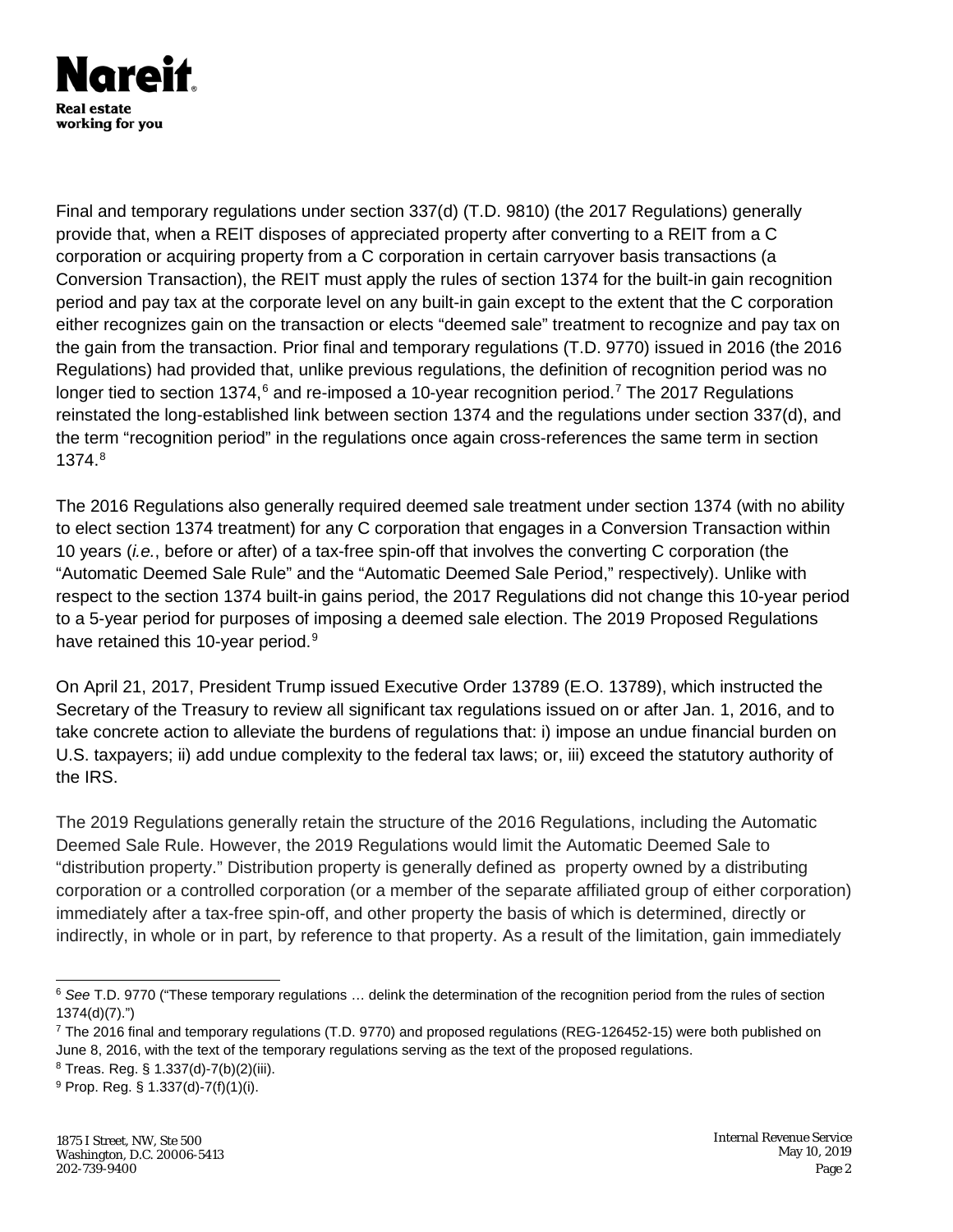

recognized by a C corporation engaging in a tax-free spin-off and a later conversion transaction would be limited to gain on property traceable to the tax-free spin-off.

# **Executive Summary**

Nareit appreciates the 2019 Regulations' attempt to limit the Automatic Deemed Sale Rule. However, Nareit believes that the 2019 Regulations are inconsistent with Congress' intent in the PATH Act and the directives of E.O. 13789 in certain specific respects. Accordingly, Nareit respectfully recommends that the 2019 Regulations:

(1) be modified so that the Automatic Deemed Sale Rule only applies when a Conversion Transaction occurs in the 10-year period beginning 5 years before a tax-free spin-off;

(2) adopt an exception to the Automatic Deemed Sale Rule when a REIT that acquires property from a C corporation: i) receives a representation that the C corporation (along with specified predecessors and members of the affiliated group of which the C corporation is a member) has not engaged in a "related section 355 distribution," within the meaning of Prop. Reg. § 1.337(d)-7(f)(1); and, ii) has no actual knowledge contrary to such representation; and,

(3) be modified so that the Automatic Deemed Sale Rule will not apply if both the distributing corporation and controlled corporation in a tax-free spin-off transaction are REITs immediately after the transaction, regardless of whether both the distributing corporation and controlled corporation remain REITs for two years thereafter.

# **Discussion**

# **A***.* **Background**

# **1. General Utilities and Section 1374**

Congress repealed the General Utilities<sup>[10](#page-2-0)</sup> doctrine in the Tax Reform Act of 1986 (TRA). The General Utilities doctrine had generally provided that a corporation recognized no gain or loss on a distribution of its assets to its shareholders in liquidation or, if certain conditions are met, on a liquidating sale of its assets. As part of the repeal of the General Utilities doctrine, the TRA included new section 1374. Under section 1374, when a C corporation that has unrealized (*i.e.*, built-in) gain in its assets converts to an S corporation, the S corporation—though normally not subject to entity-level tax—is required to pay corporate-level tax on any built-in gains that are recognized in a taxable transaction within a "recognition

<span id="page-2-0"></span> <sup>10</sup> *General Utilities & Operating Co. v. Helvering*, 296 U.S. 200 [16 AFTR 1126] (1935).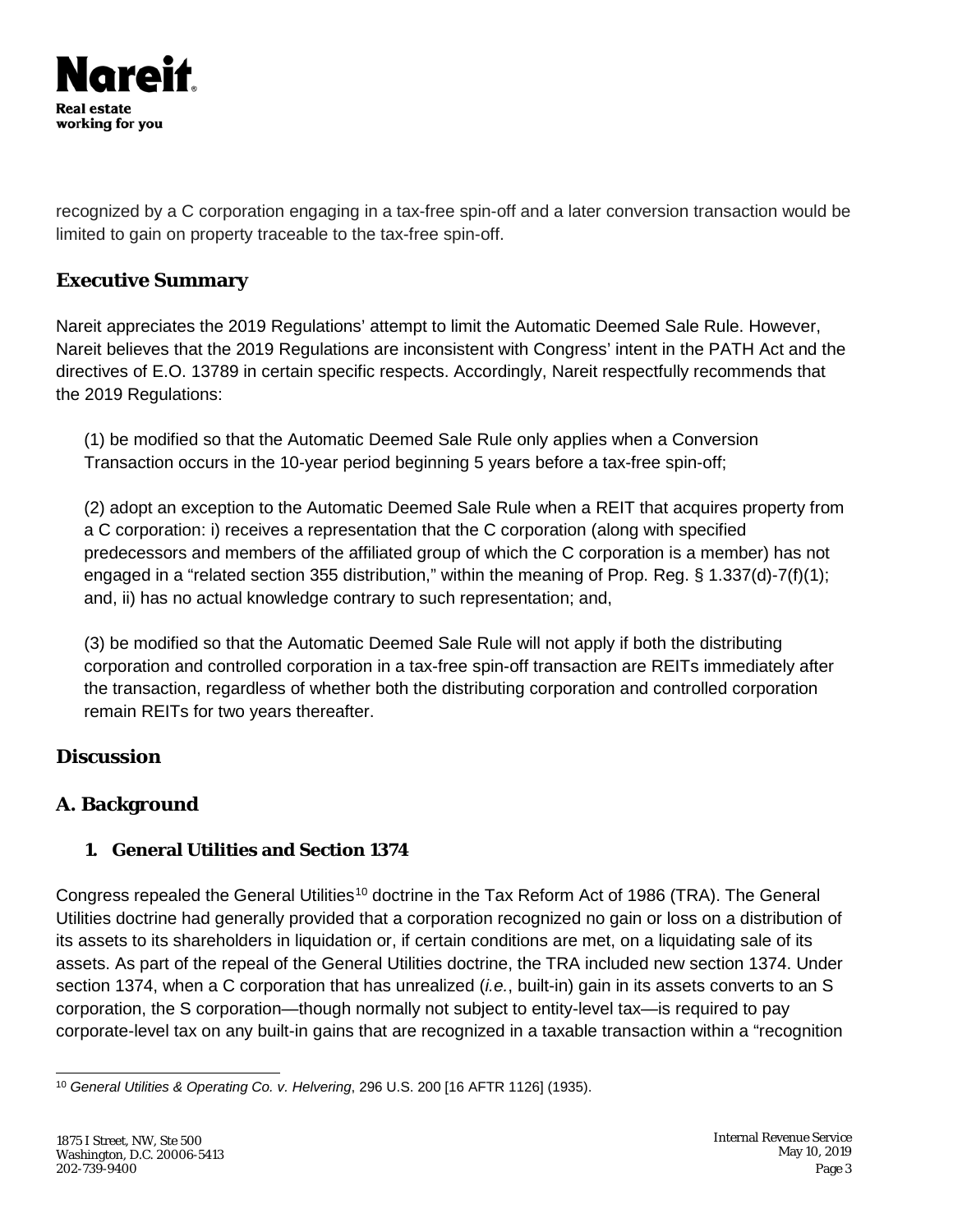

period." The PATH Act permanently defined "recognition period" as the 5-year period beginning on the first day of the S corporation's first taxable year (*e.g.*, the date on which a C corporation converts to an S corporation).<sup>[11](#page-3-0)</sup>

Section 1374 is intended to ensure that the repeal of the General Utilities doctrine is not circumvented through the use of S corporations. Absent section 1374, a C corporation could convert to S corporation status and either sell assets or liquidate without incurring any tax—exactly the result that Congress intended to prohibit by the repeal of General Utilities. In effect, the section 1374 tax on built-in gains creates a holding period requirement: the built-in gain assets of a former C corporation cannot be disposed of without corporate tax within 5 years of those assets becoming the assets of an S corporation.

The TRA also included section 337(d), which provided authority for the IRS and Treasury Department to promulgate

such regulations as may be necessary or appropriate to carry out the purposes of the amendments made … by the Tax Reform Act of 1986, including -(1) regulations to ensure that such purposes may not be circumvented through the use of any provision of law or regulations (including the consolidated return regulations and part III of this subchapter) ...

The legislative history indicates that Congress' grant of regulatory authority was also intended to prevent the circumvention of the repeal of the *General Utilities* doctrine "through the use of …the tax-free reorganization provisions of the Code."[12](#page-3-1) The Technical and Administrative Revenue Act of 1988 (TAMRA) extended section 337(d) to REITs by adding the words "or through the use of a regulated investment company, real estate investment trust, or tax-exempt entity," after "subchapter)".

Following TAMRA's enactment, in 1988 the IRS issued Notice 88-19,<sup>[13](#page-3-2)</sup> which stated that C corporations converting or merging into REITs should be subject to the same built-in gain recognition rules applicable to C corporations converting or merging into S corporations under section 1374. This guidance was formalized in the regulations issued under section 337(d). The regulations under section 337(d) also allow a C corporation converting or merging into a REIT, in lieu of being subject to the built-in gain recognition rules, to make a "deemed sale election," pursuant to which the C corporation recognizes gain and loss as if it had sold its property to an unrelated party at fair market value on the day before the conversion or merger.[14](#page-3-3)

<span id="page-3-0"></span> <sup>11</sup> Section 1374(d)(7).

<span id="page-3-1"></span><sup>12</sup> H.R. Conf. Rep. No. 841, 99th Cong., 2d Sess., Vol. II, at 204 (1986).

<span id="page-3-2"></span><sup>13</sup> Notice 88-19, 1988-1 C.B. 486.

<span id="page-3-3"></span><sup>14</sup> Treas. Reg. § 1.337(d)-7T(c)(6) and Treas. Reg. § 1.337(d)-7(c)(3).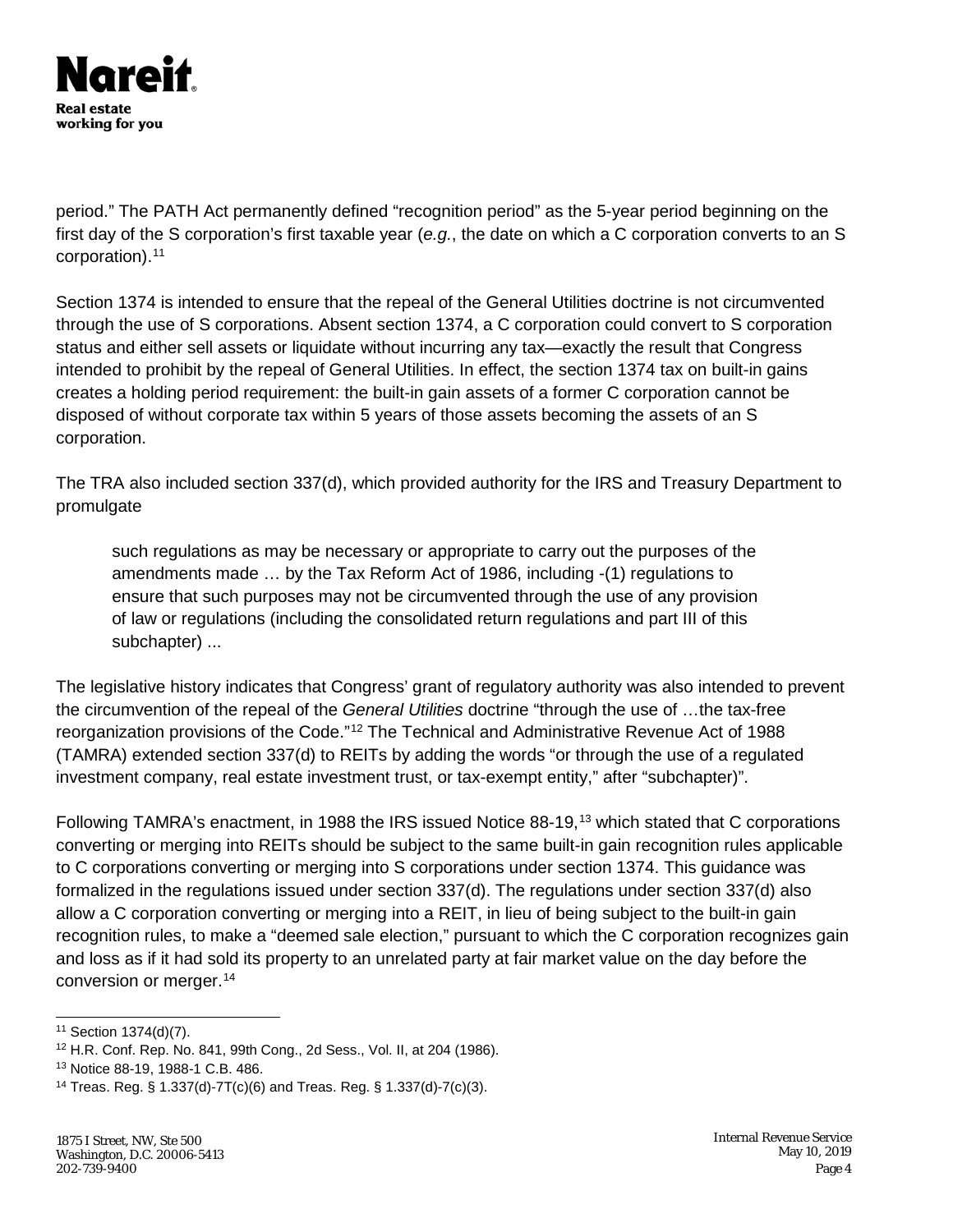

Prior to the issuance of the 2016 Regulations, the definition of "recognition period" for purposes of imposing section 1374 treatment on C corporations converting or merging into REITs cross-referenced the same term in section 1374. As described above, the 2016 Regulations substituted a 10-year recognition period for the reference to section 1374's 5-year recognition period. The 2017 Regulations reinstated the link between section 1374 and the regulations under section 337(d), noting the clear Congressional intent for the 5-year recognition period applicable to S corporations under section 1374 to apply to REITs.<sup>[15](#page-4-0)</sup> The section 337(d) regulations thus effectively adopt the holding period requirement of section 1374—assets cannot be disposed of without corporate tax within 5 years of being moved from a C corporation to a REIT because, unless a deemed sale election is made, the assets remain subject to the built-in gain recognition rules for 5 years.

#### **2. REIT Spin-offs**

In general, a corporation is required to recognize gain on the distribution of property (including the stock of a subsidiary) to its shareholders as if the corporation had sold the property for its fair market value,<sup>[16](#page-4-1)</sup> and the shareholders receiving the property are generally treated as having received a taxable distribution.[17](#page-4-2) Under section 355, however, there is no tax to a corporation (a distributing corporation) or its stockholders when the corporation distributes the stock of another corporation that it controls (a controlled corporation), if certain requirements are met.

Prior to the enactment of the PATH Act on Dec. 16, 2015, the IRS had issued a revenue ruling and several favorable private letter rulings that a spin-off involving a REIT could qualify under section 355.<sup>[18](#page-4-3)</sup> Consequently, a C corporation that held assets suitable for a REIT could contribute those assets to a subsidiary that would elect REIT status after the spin-off and then distribute the subsidiary stock to its shareholders tax free. Following the spin-off, the REIT would generally be subject to corporate-level tax on any built-in gain assets it held at the time of the spin-off, if it disposed of them in a taxable transaction during the built-in gain recognition period.

<span id="page-4-0"></span> <sup>15</sup> *See* T.D. 9810 ("The Chairmen and Ranking Members also asked that the temporary regulations and the proposed regulations be modified to provide that REITs, RICs and S corporations are all subject to the same five-year built-in gain recognition period in order to be consistent with congressional intent and longstanding practice. The Treasury Department and the IRS… agree with the comment relating to the length of the recognition period. Accordingly, these final regulations provide that the term recognition period means the recognition period described in section 1374(d)(7).")

<span id="page-4-1"></span><sup>16</sup> Section 311(b). <sup>17</sup> Section 301(c).

<span id="page-4-3"></span><span id="page-4-2"></span><sup>18</sup> *See, e.g.,* Rev. Rul. 2001- 29, 2001-1 C.B. 1348 (ruling that a REIT can satisfy the "active business" requirement of Section 355(b) through rental activities); Priv. Ltr. Rul. 201607003 (Nov. 5, 2015); Priv. Ltr. Rul. 201528006 (July 10, 2015); Priv. Ltr. Rul. 201411002 (Mar. 14, 2014); Priv. Ltr. Rul. 201407005 (Feb. 14, 2014) ; Priv. Ltr. Rul. 201337007 (Sep. 13, 2013); Priv. Ltr. Rul. 201340009 (Oct. 18, 2013).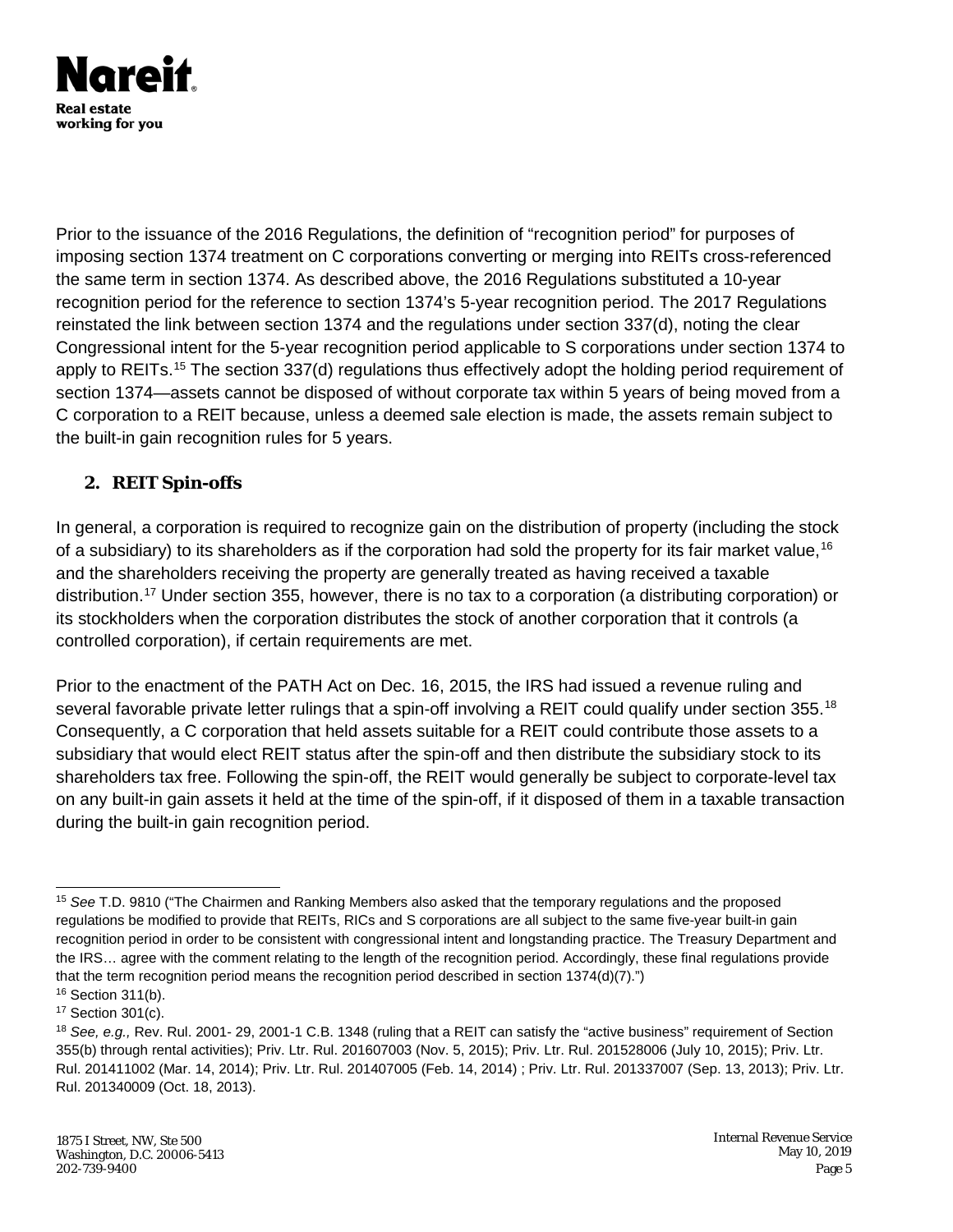

#### **a. The PATH Act**

The PATH Act restricted REIT spin-offs in two respects. First, it amended section 856 to prohibit a C corporation that has engaged in a tax-free spin-off as either a distributing corporation or a controlled corporation (or such entity's "successor") from **electing** to be a REIT before the end of the 10-year period beginning on the date of the spin-off (the "REIT Election Lockout Period").<sup>[19](#page-5-0)</sup> The clear statutory language of section 856(c)(8) applies only to REIT elections, not to C corporations merging into REITs in a section 381 transaction. Thus, the amendment to section 856 should not prevent a C corporation that participated in a spin-off transaction from being acquired by a new or existing REIT, except to the extent i) the REIT first elects to be a REIT in the REIT Election Lockout Period; and, ii) the REIT is treated as a successor of the C corporation.

Second, the PATH Act amended section 355 to restrict the ability of C corporations to participate in tax-free spin-offs if either the distributing corporation or the controlled corporation is a REIT.<sup>[20](#page-5-1)</sup> This general rule does not apply if *both* the distributing corporation and the controlled corporation are REITs immediately after the distribution (the REIT-Only Spin-Off Exception).<sup>[21](#page-5-2)</sup> The PATH Act also allows for a C corporation to elect REIT status and spin-off a controlled taxable REIT subsidiary (TRS) (that had been a TRS of the REIT for at least three years), provided that the spin-off occurs at least 3 years after the REIT conversion.<sup>[22](#page-5-3)</sup>

#### **b. The Automatic Deemed Sale Rule**

The 2016 Regulations imposed, and the 2017 Regulations retain, significant additional restrictions on REIT spin-off transactions. First, the 2017 Regulations subject a C corporation to the Automatic Deemed Sale Rule if: i) the C corporation or any member of the C corporation's separate affiliated group (SAG), within the meaning of section 355(b)(3)(B), was the distributing corporation or controlled corporation in a spin-off; and, ii) the C corporation engages in a Conversion Transaction in the 20-year period that begins 10 years before the date of a spin-off (the Automatic Deemed Sale Period).<sup>[23](#page-5-4)</sup> For this purpose,

<span id="page-5-0"></span> <sup>19</sup> Section 856(c)(8).

<span id="page-5-1"></span> $20$  Section 355(h)(1). This general rule does not apply if both the distributing corporation and the controlled corporation are REITs immediately after the distribution. Additionally, the PATH Act allows for a C corporation to elect REIT status and spin-off a controlled taxable REIT subsidiary, provided that the spin-off occurs at least 3 years after the REIT conversion. <sup>21</sup> Section 355(h)(1).

<span id="page-5-3"></span><span id="page-5-2"></span><sup>22</sup> Section 355(h)(2)(B).

<span id="page-5-4"></span><sup>&</sup>lt;sup>23</sup> Prop. Reg. § 1.337(d)-7(f)(1) and Treas. Reg. § 1.337(d)-7T(c)(6). Technically, a REIT that participates in a spin-off within 10 years *after* a Conversion Transaction is not subject to the Automatic Deemed Sale Rule. Instead, the REIT's net recognized built-in gain in the year of the spin-off is the amount of its net unrealized built-in gain limitation, as defined in Treas. Reg. § 1.1374-2(a)(3). The effect, however, is practically the same as if the Automatic Deemed Sale Rule applied, insofar as the REIT is required to recognize any remaining gain that would otherwise be deferred under the section 1374 treatment rule. References herein to the "Automatic Deemed Sale Rule" accordingly refer to the treatment of a REIT that participates in a spin-off at any time in the Automatic Deemed Sale Period.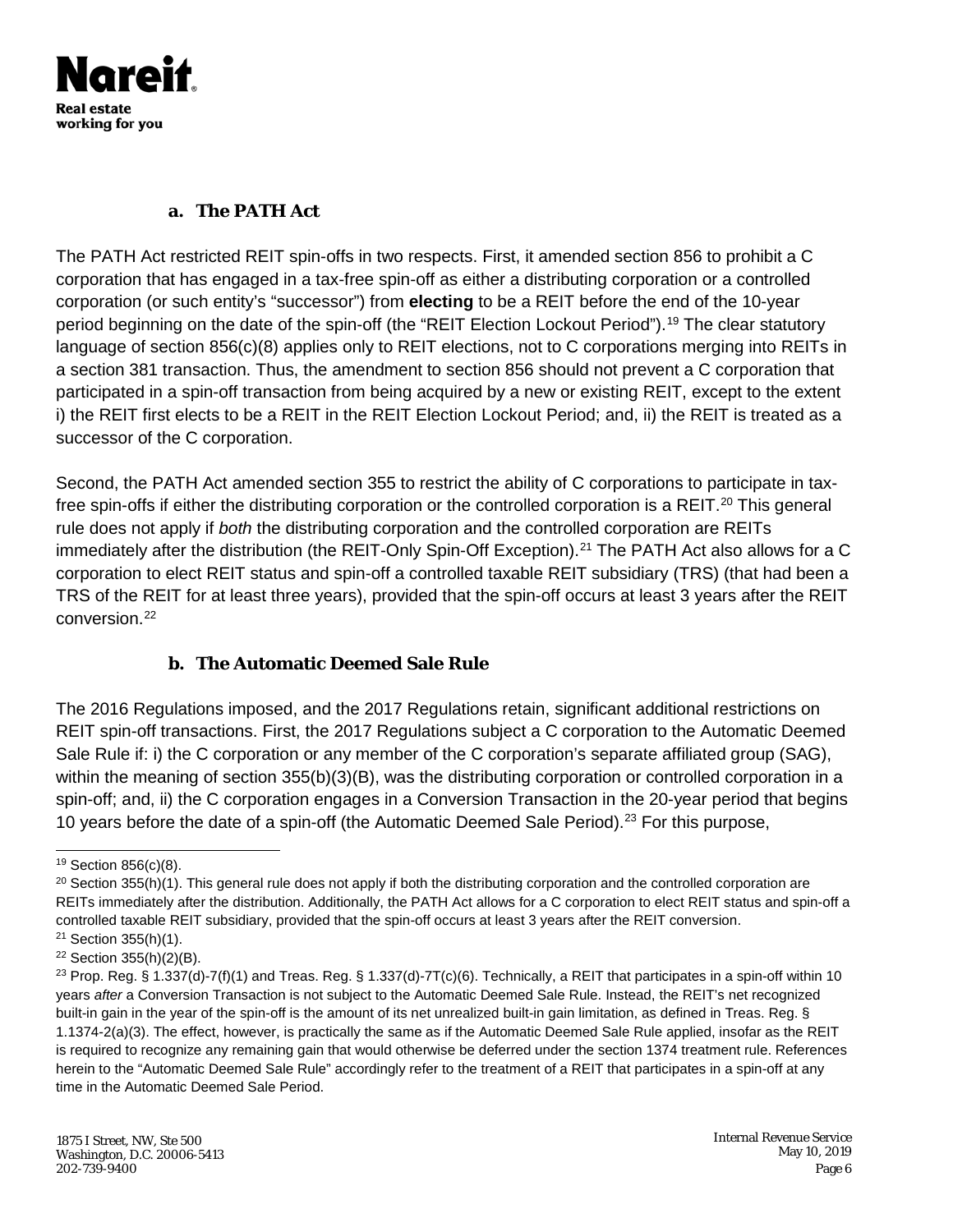

references to "controlled" and "distributing" corporations and members of the SAG include any predecessor or successor of such corporation.[24](#page-6-0)

## **i. Scope of the Automatic Deemed Sale Rule**

The 2019 Regulations limit the application of the Automatic Deemed Sale Rule to "distribution property," which is generally defined as property owned immediately after by the spin-off by the C corporation or a member of the SAG of which the C corporation is the common parent (the Distribution Property Limitation).<sup>[25](#page-6-1)</sup> Consequently, if a C corporation converts to, or transfers assets to, a REIT in the Automatic Deemed Sale Period, the 2019 Regulations would generally require the C corporation to recognize gain and (subject to limitations) loss as if it had sold all of its distribution property (rather than all of its property) at its fair market value immediately prior to the Conversion Transaction. A C corporation must generally establish that any built-in gain property is not distribution property.[26](#page-6-2) Nareit appreciates the Treasury Department's and IRS' limitation of the over-inclusiveness of the 2016 Regulations' original Automatic Deemed Sale Rule.

Despite this much-welcomed change to the scope of the Automatic Deemed Sale Rule, it remains very broad, particularly in the number of entities the actions of which may cause the rule to apply. For example, if a C corporation merges with and into a REIT, some or all of the C corporation's assets may be subject to the Automatic Deemed sale if, in the 10 years preceding the merger, any of the following engaged in a tax-free spin-off:

- The corporation
- Any predecessor of the C corporation (*i.e.*, an entity from which the C acquired assets in a taxfree reorganization or a tax-free liquidation)
- Any member of the SAG of the corporation
- Any predecessor of any member of the SAG of the corporation

As described in greater detail below, assuming that the Automatic Deemed Sale Rule is retained, Nareit recommends that the scope of the rule be further narrowed in order to avoid penalizing a wide variety of every day, non-abusive transactions.

<span id="page-6-0"></span><sup>&</sup>lt;sup>24</sup> Prop. Reg. § 1.337(d)-7(f)(2). The proposed regulations amended -7(f)(2) to clarify that the Automatic Deemed Sale Rule applies to successors and predecessors of members of a SAG.

<span id="page-6-1"></span><sup>&</sup>lt;sup>25</sup> Prop. Reg. § 1.337(d)-7(a)(2)(viii)(A). Distribution property also includes property with a basis determined, directly or indirectly, by reference to such property. Prop. Reg. § 1.337(d)-7(a)(2)(viii)(B).

<span id="page-6-2"></span><sup>&</sup>lt;sup>26</sup> Property with a built-in loss is presumed not to be distribution property unless the C corporation establishes otherwise. Prop. Reg. § 1.337(d)-7(c)(6)(ii).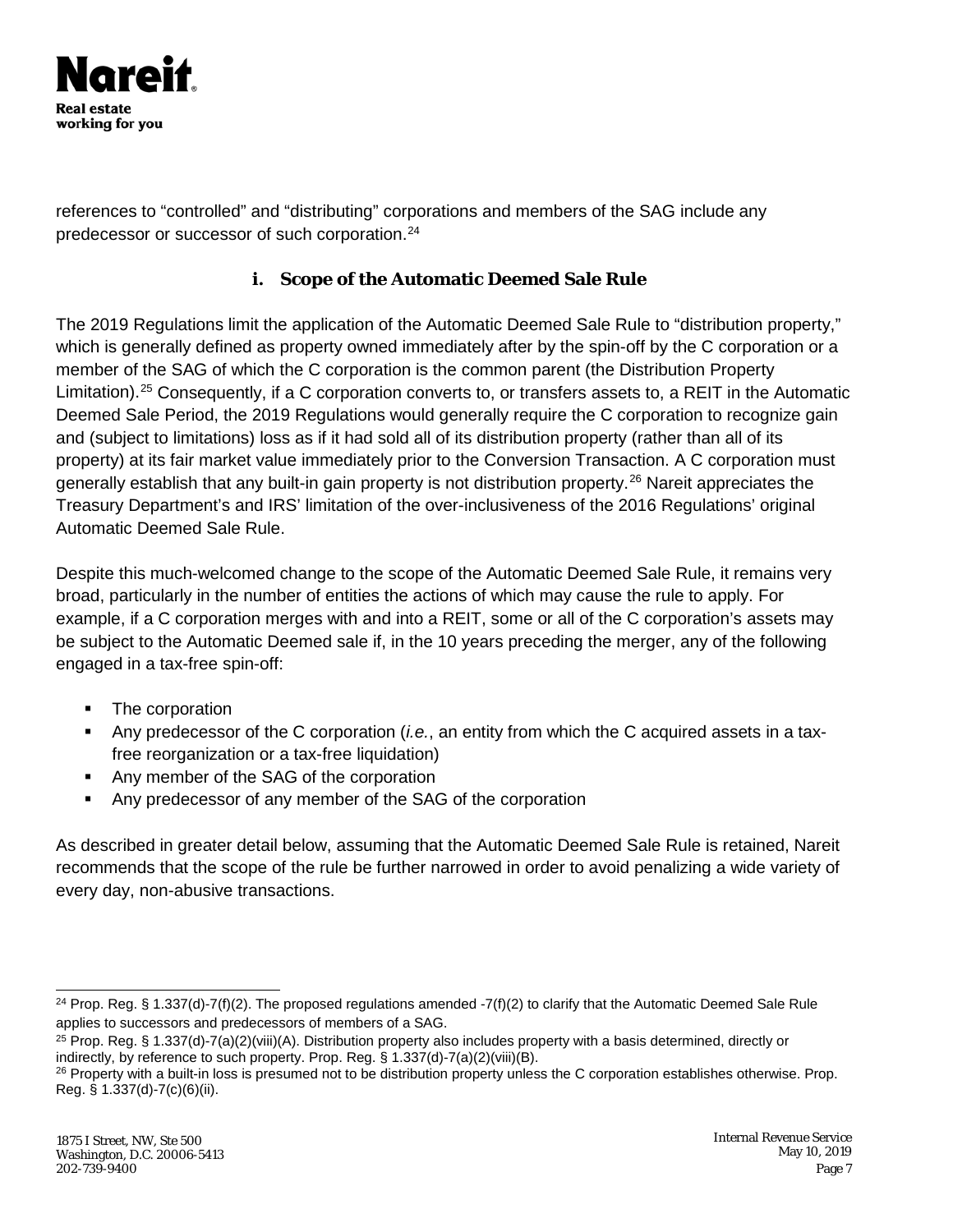

## **ii. The Automatic Deemed Sale Period**

The preamble to the 2016 Regulations stated the section 337(d) regulations were amended after the PATH Act to the address the concern that section 1374 treatment

may not adequately implement the purposes of *General Utilities* repeal if a taxpayer effects a tax-free separation of REIT-qualifying assets from non-qualifying assets in a section 355 distribution (the related section 355 distribution) and the REIT-qualifying assets become the assets of a REIT. After such transactions, gain on the assets held by the REIT may not be taxed at the corporate level because such gain is unlikely to be recognized within the recognition period during which the REIT is subject to section 1374 treatment under the final regulations in Sec. 1.337(d)-7. In contrast, without a section 355 distribution, a taxpayer generally could not separate REIT-qualifying assets from non-qualifying assets and cause one corporation to hold the REIT-qualifying assets and another corporation to hold the non-qualifying assets except by means of a sale or exchange to which section 1001 applies or a distribution to which section 311(b) applies.

In other words, in the Treasury Department's view, a tax-free spin-off followed by the acquisition of the assets of the distributing or controlled corporation by a REIT would arguably allow taxpayers to remove assets from the corporate tax base in a manner inconsistent with *General Utilities* repeal and the limitations placed on section 355 by the PATH Act. As discussed in greater detail below, this view ignores that Congress created the section 1374 built-in gains tax to address this concern, and subsequently amended section 337(d) to extend section 1374 treatment to precisely this transaction—in which built-in gain assets move from a C corporation to a REIT in a carryover basis transaction.

# **c. The REIT-Only Spin-off Exception**

As Nareit noted in its [letter](https://www.reit.com/sites/default/files/NAREIT-Submission-on-Proposed-337(d)-Regulations(7-19-16).pdf) offering comments and recommendations to the 2016 Regulations, the 2016 Regulations effectively eliminated certain statutory exceptions to the PATH Act's prohibition on tax-free spin-off transactions.<sup>[27](#page-7-0)</sup> In particular, the 2016 Regulations narrowed the scope of the REIT-Only Spin-Off Exception, and did so without articulating any policy rationale. The PATH Act permits tax-free REIT spinoffs so long as both the distributing corporation and the controlled corporation are REITs immediately after the distribution; the 2016 Regulations imposed the Automatic Deemed Sale Rule unless both the distributing corporation and the controlled corporation are REITs immediately after the distribution *and remain so for two years after the distribution*. *[28](#page-7-1)* The 2019 Regulations have retained this two-year rule. For example, under the PATH Act, if a REIT spins off a subsidiary that immediately elects to be subject to tax as a REIT, the spin-off may qualify as tax-free under section 355. Under the 2019 Regulations, if

<span id="page-7-0"></span><sup>&</sup>lt;sup>27</sup> [Letter f](https://www.reit.com/sites/default/files/NAREIT-Submission-on-Proposed-337(d)-Regulations(7-19-16).pdf)rom Tony M. Edwards, Exec. Vice President and Gen. Counsel, Nareit, to the IRS (July 16, 2016).

<span id="page-7-1"></span><sup>28</sup> See Treas. Reg. § 1.337(d)-7T(f)(3).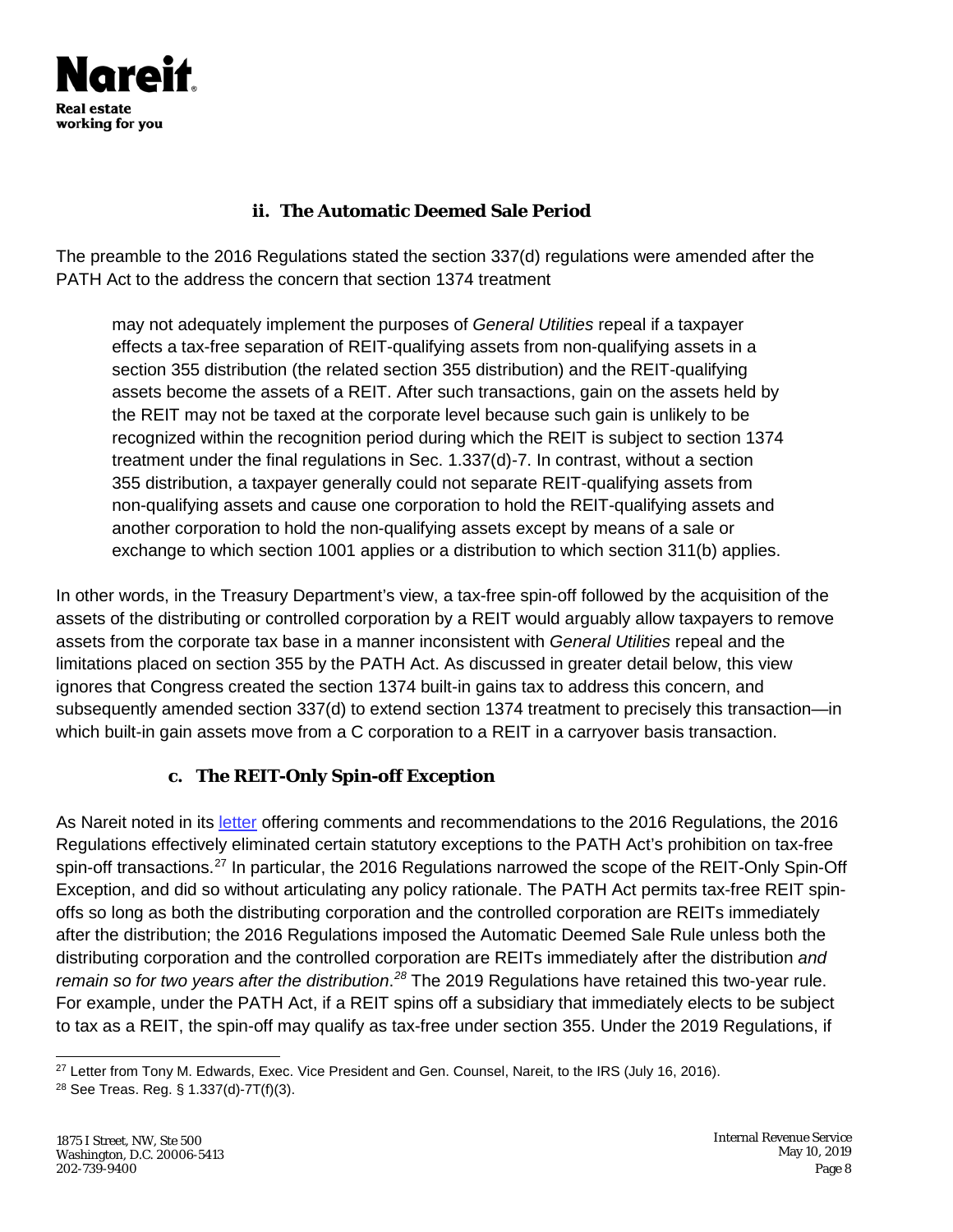

the controlled corporation were to fail to qualify as a REIT in the next two years – even inadvertently due to a technical failure of the REIT rules—both the distributing corporation and the controlled corporation would immediately be subject to the Automatic Deemed Sale Rule. It is ironic that the 2019 Regulations would impose a two-year "old and cold" requirement not found in the statutory language while these same regulations did not adopt the common sense two-year "old and cold" rule Nareit suggested in 2016 to incorporate in the Automatic Deemed Sales period.

## **B. Recommendations**

## **1. Modify the Automatic Deemed Sale Rule so that it only applies when a Conversion Transaction occurs in the 10-year period beginning 5 years before a tax-free spin-off**

As described above, the Automatic Deemed Sale Rule applies to many types of transactions that are not explicitly within the scope of the PATH Act, particularly spin-offs when both distributing and controlled are C corporations, and distributing or controlled merges with and into a REIT after the spin-off. The preamble to the 2019 Regulations acknowledges this fact in its observation that "the merger of Acquiring *[i.e.*, a successor to a C corporation that participated in a tax-free spin-off] into a REIT is not addressed by section  $856(c)(8)$ ."<sup>[29](#page-8-0)</sup>

Nareit recognizes that, in certain circumstances, these transactions may run afoul of the purpose of the PATH Act and *General Utilities* repeal more generally, particularly when a spin-off and subsequent merger are completed as part of a plan. The 2016 Regulations and 2019 Regulations are intended to address this concern—that the section 1374 treatment

may not adequately implement the purposes of *General Utilities* repeal if a taxpayer effects a taxfree separation of REIT-qualifying assets from non-qualifying assets in a section 355 distribution

<span id="page-8-0"></span> $29$  The Automatic Deemed Sale Rule generally applies two types of transactions: i) transactions in which a C corporation converts or merges with and into a REIT and then engages in a spin-off within 10 years (a Pre-Spin-Off Conversion Transaction;) and, ii) transactions in which a C corporation merges with and into a REIT after a spin-off (a Post-Spin-off Merger). (In practice, the Automatic Deemed Sale Rule will not apply to a conversion of a C corporation that has participated in a tax free spin-off, because such conversions are prohibited by section 856.) Section 856(c)(8) does not apply to either Pre--Spin-Off Conversion Transactions because it prohibits REIT elections only during the REIT Election Period, which begins on the date of a spin-off and extends 10 years. The statute does not contemplate or have any effect on REIT elections that occur *prior* to a spinoff. Section 856(c)(8) also does not apply to most Post-Spin-off Merger transactions, because a C corporation engaged (or treated as engaged) in a spin-off transaction does not make a REIT election. Nor does an existing REIT into which the C corporation might merge make a new REIT election. *See* section 856(c)(1) (an entity will not be subject to tax as a REIT unless "it files with its return for the taxable year an election to be a real estate investment trust or has made such election for a previous taxable year, and *such election has not been terminated or revoked under*.") *See also* the instructions to Form 1120- REIT ("The election to be treated as a REIT remains in effect until terminated, revoked, or the REIT has failed to meet the requirements of the statutory relief provisions.").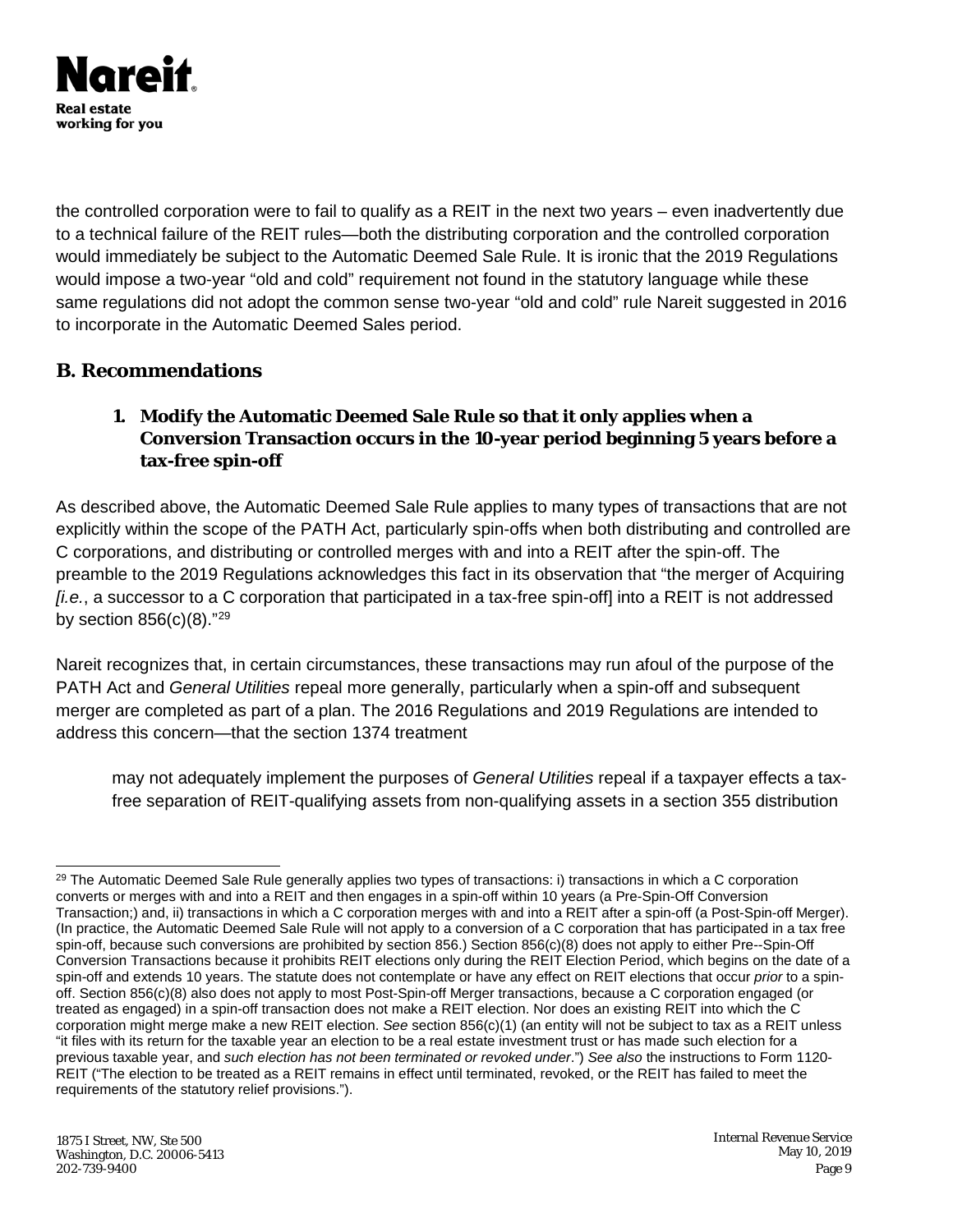

(the related section 355 distribution) and the REIT-qualifying assets become the assets of a REIT.

In other words, the Automatic Deemed Sale Rule is intended to operate as an anti-abuse rule to prevent transactions that, while not explicitly within the scope of the PATH Act, "could be used to circumvent the Congressional policy implemented through section 311 of the PATH Act."[30](#page-9-0)

As Nareit argued in its letter offering comments and recommendations to the 2016 Regulations, however, the Automatic Deemed Sale Rule is too blunt an instrument to backstop the purposes of the PATH Act and *General Utilities* repeal, particularly because it is an instrument not found in the PATH Act itself.[31](#page-9-1) Furthermore, the Automatic Deemed Sale Rule is not needed to enforce section 337(d)'s goal of preventing avoidance of *General Utilities* repeal, because the assets that move from a post-spin-off C corporation to a REIT in a merger remain subject to section 1374's built-in gains tax regime for the full length of the recognition period. In other words, the Automatic Deemed Sale Rule does not advance any policy objective that is not already being advanced by the section 337(d) regulations as they existed prior to the issuance of the Automatic Deemed Sale Rule.

For example, if a controlled corporation merges with and into a REIT many years after a spin-off and the merger is not part of the plan with the spin-off, the purposes of PATH Act or *General Utilities* are not implicated, because the distributing corporation has not used the merger as a way to remove the controlled corporation's assets from the corporate tax base, and the assets of the controlled corporation remain subject to the built-in gains tax in the hands of the acquiring REIT. In such cases, Nareit believes that the general rules of section 1374 adequately enforces the doctrine of *General Utilities* repeal, because the controlled corporation is prevented from selling its assets within five years of the merger without entity-level tax.

The 10-year period appears to have been chosen so as to avoid any likelihood that the REIT election was part of a plan. That seems appropriate only when the corporation itself is involved. The transactions covered by the Automatic Deemed Sale Rule, however, necessarily involve separate parties and therefore much less likelihood of being part of a plan. As a result, it seems more reasonable to use a 5-

<span id="page-9-0"></span> <sup>30</sup> *See* the Preamble to the 2016 Regulations.

<span id="page-9-1"></span><sup>&</sup>lt;sup>31</sup> [Letter f](https://www.reit.com/sites/default/files/NAREIT-Submission-on-Proposed-337(d)-Regulations(7-19-16).pdf)rom Tony M. Edwards, Exec. Vice President and Gen. Counsel, Nareit, to the IRS (July 16, 2016) ("At 20 years, however, the 2016 Regulations' "blackout period" period is too long to be an appropriate measure of the types of transactions that can reasonably be viewed as circumventing the PATH Act and the repeal of *General Utilities*.") Nareit proposed a 2-year presumption rule, under which any conversion transaction completed within 2 years after a spin-off transaction is presumed to be part of a plan with the spin-off transaction (and is subject to deemed sale treatment), and any conversion transaction not completed within that period is presumed not to be part of a plan with the spin-off transaction (and is not subject to deemed sale treatment).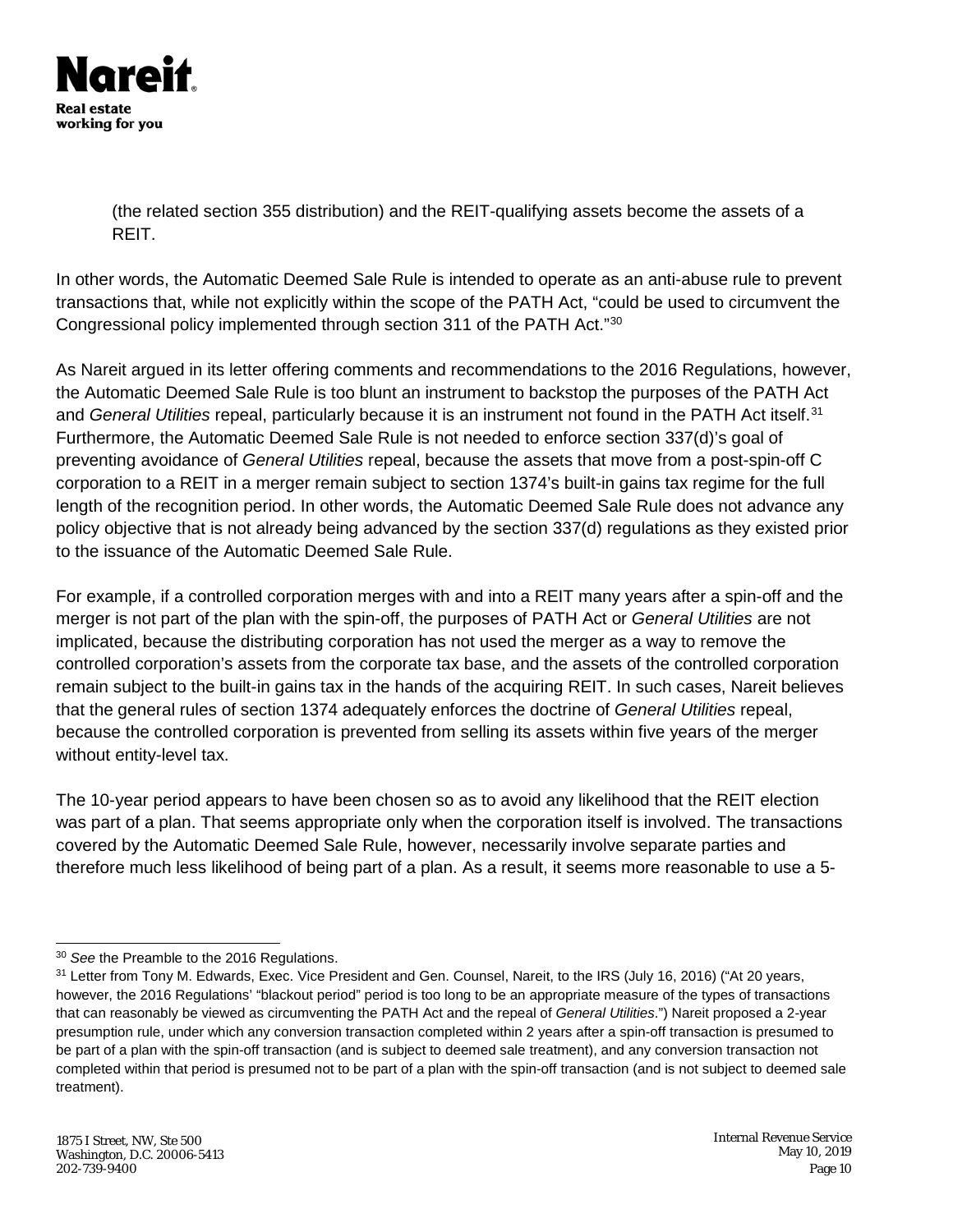

year period for automatic deemed sales, especially since the converted assets will be subject to the 5- year recognition period under section 1374 after they are converted.<sup>[32](#page-10-0)</sup>

As the 2017 Proposed Regulations confirmed, the enforcement mechanism of the regulations under section 337(d) are based on a 5-year gain recognition period made permanent by the PATH Act. Nareit believes that, in order for the Automatic Deemed Sale Rule to be consistent with the PATH Act, it should similarly apply for a five-year period. Nareit understands, however, that in the case of Conversion Transactions that may occur before or after a tax-free spin-off, it may be necessary for the Automatic Deemed Sale Rule to apply to the five-year periods both beginning and ending on the date of the spinoff. Accordingly, Nareit recommends that the Automatic Deemed Sale be modified so that it applies for the 10-year period beginning on the date that is 5 years before a tax-free spin-off.

**2. Do not apply the Automatic Deemed Sale Rule when a REIT that acquires property from a C corporation: i) receives a representation that the C corporation (along with specified predecessors and members of the affiliated group of which the C corporation is a member) has not engaged in a "related section 355 distribution," within the meaning of Prop. Reg. § 1.337(d)-7(f)(1); and, ii) has no actual knowledge contrary to such representation**

As described above, the Automatic Deemed Sale Rule would apply to spin-offs or conversion transactions regardless of whether they are abusive and run afoul of the purposes of the PATH Act and *General Utilities* repeal. As a result, the Automatic Deemed Sale Rule would add significant unnecessary risk and complexity to ordinary REIT M&A transactions without furthering any policy objective with respect to those transactions. Not only does would this undue complexity run counter to the directives of E.O. 13789, but this complexity would be compounded by the fact that the application of the Automatic Deemed Sale Rule to a C corporation could depend on whether any one of a number of entities have engaged in a spin-off transaction. The actions of an entity at several levels removed from the C corporation engaged in the Conversion Transaction could "infect" the C Corporation and cause the Automatic Deemed Sale Rule to apply.

For example, suppose that:

- C corporation (Corp A) owns 100% of the stock of a subsidiary C corporation (Sub 1).
- Sub 1 owns 100% of the stock of a subsidiary C corporation (Sub 2).
- **In Year 1, Corp A spins off Sub 1 in a tax-free transaction under section 355.**

<span id="page-10-0"></span> <sup>32</sup> Other Code sections premised on the finding of a "plan" use a shorter standard. *See, e.g.*, section 355(e) ("4-year period beginning on the date which is 2 years before the date of the distribution") and Treas. Reg. § 1.707-3(c)(1) ("if within a two-year period a partner transfers property to a partnership and the partnership transfers money or other consideration to the partner . . ., the transfers are presumed to be a sale of the property to the partnership unless the facts and circumstances clearly establish that the transfers do not constitute a sale").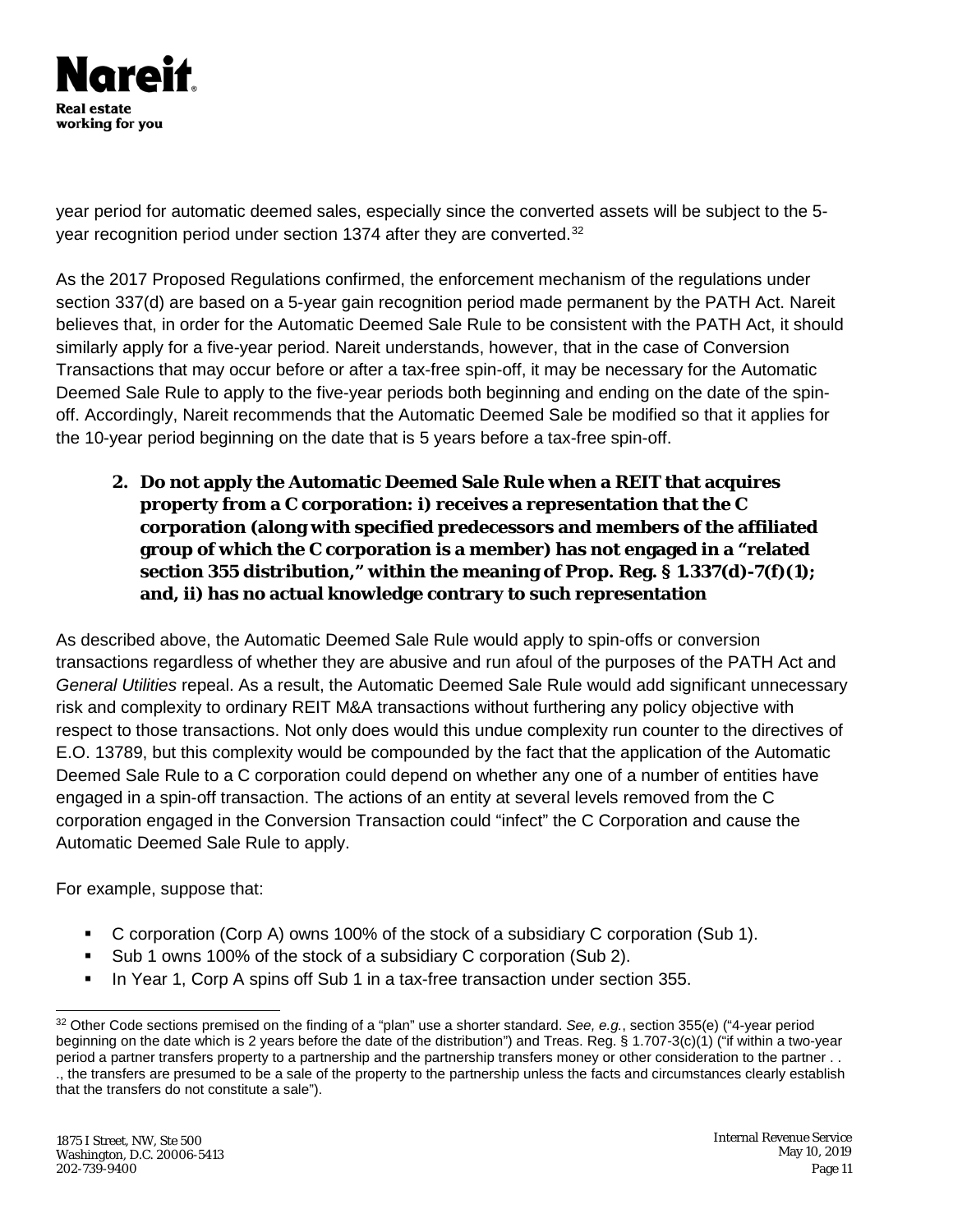

- In Year 5, Sub 2 merges with and into a C Corporation (Corp B) in a tax-free transaction under section 381.
- In Year 9, Corp B merges with and into a REIT.

The Automatic Deemed Sale Rule would apply to the merger of Corp B into the REIT because a C corporation (Corp B) would have engaged in a Conversion Transaction and, in the ten-year period prior to the Conversion Transaction, a predecessor of the C corporation (Sub 2) was the member of the SAG of a corporation that engaged in a tax-free spin-off (Sub 1).

This viral nature of the Automatic Deemed Sale Rule raises two issues: first, it may severely limit the usefulness of the Distribution Property Limitation. In the example described above, the Automatic Deemed Sale would apply to Corp B upon its merger with and into a REIT when, in the ten-year period prior to the merger, a predecessor of C Corp B (Sub 2) was the member of the SAG of a Sub 1, which engaged in a tax-free spin-off 8 years prior (Sub 1). The Automatic Deemed Sale Rule would require Corp B to recognize all of the built-in gain in its assets at the time of the merger with the REIT, unless Corp B could establish that certain of its assets were not distribution property. Given that the offending spin-off occurred 8 years prior and involved neither Corp B nor any entity which it directly acquired or owned at any time, it could be difficult for the REIT to rebut the presumption with respect to any particular property acquired from Corp B. As a result, although the 2019 Regulations are intended to impose tax on built-in gain in assets that were part of the spin-off transaction—in this example, perhaps zero—the practical complexities of the Automatic Deemed Sale Rule could effectively impose tax on other assets.

Second, the viral nature of the Automatic Deemed Sale Rule could create an insurmountable due diligence problem, both from the perspective of determining whether a target has been tainted by the spin-off of a predecessor and, if it has, from the perspective of determining what property of the target is distribution property. Because a C corporation may be subject to the Automatic Deemed Sale Rule if it or a member of its SAG, or any predecessor or successor thereof participated in a spin-off, an entity engaging in a Conversion Transaction with the C corporation would have to diligence every entity in what may be a very long chain connected by SAGs and section 381 transactions (*i.e.*, successors and predecessor).[33](#page-11-0) Given the volume of section 381 transactions in the C corporation space, this viral nature of the Automatic Deemed Sale Rule could, especially in the public company context, create an insurmountable tax due diligence problem. Often, it would be impossible to reach a level certainty sufficient to proceed with a transaction.

<span id="page-11-0"></span><sup>&</sup>lt;sup>33</sup> These diligence efforts would be further complicated because "predecessor" and "successor" are defined to "include" entities that have engaged in certain tax-free transactions, which leaves open the possibility that other transactions or situations may give rise to status as predecessors or successors. Thus, the successor and predecessor rules may be especially difficult to adequately diligence.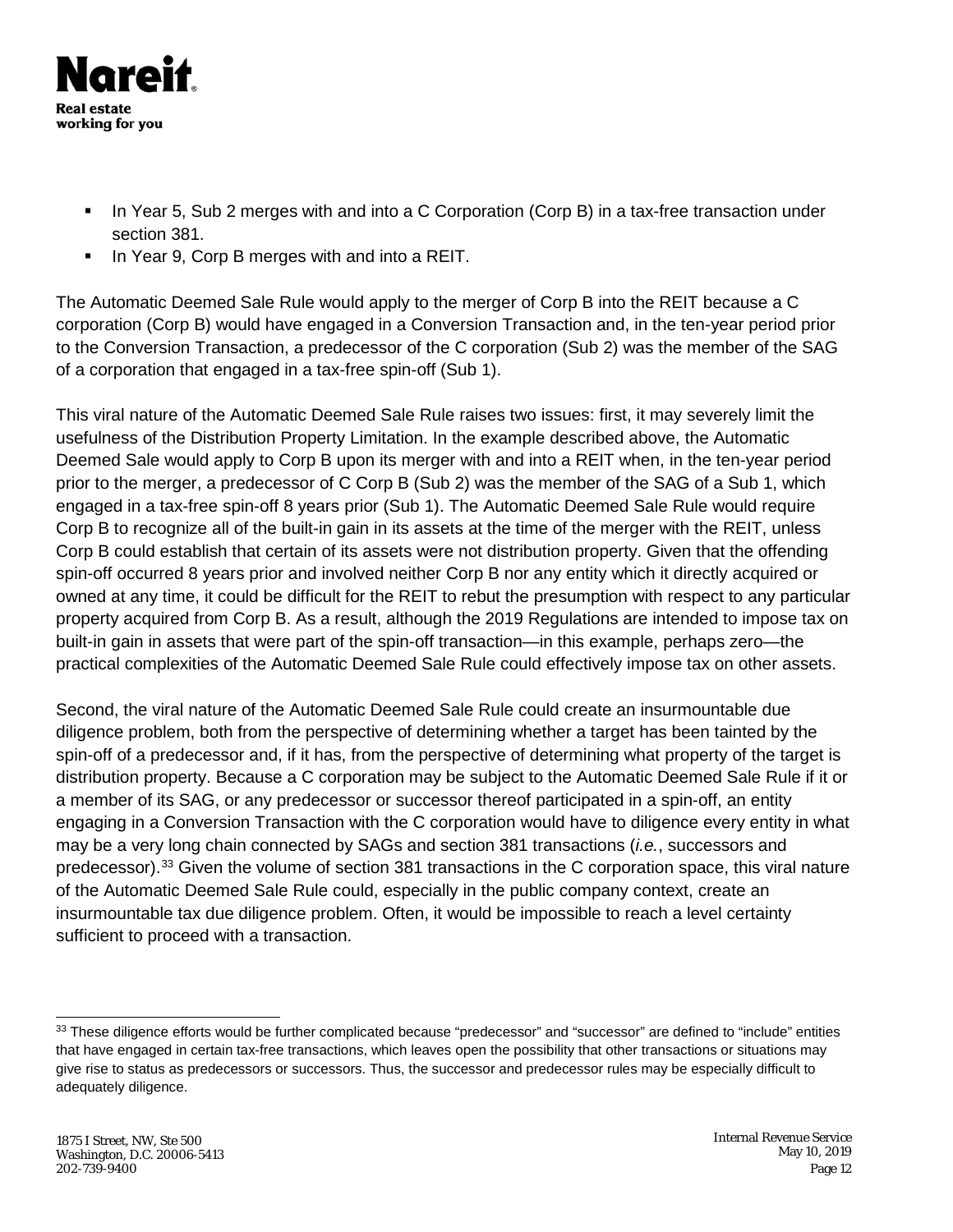

Nareit understands that the 2016 Regulations and 2019 Regulations are motivated in part out of a "concern that corporations affiliated with the distributing corporation or the controlled corporation could be used to circumvent the Congressional policy implemented through section 311 of the PATH Act."[34](#page-12-0) Nareit believes, however, that it is possible to preserve the policy aims of the Automatic Deemed Sale Rule but prevent its breadth from imposing insurmountable burdens on participants in non-abusive merger and acquisition activity. Nareit believes that striking this balance is particularly important in light of: i) E.O. 13789; ii) the complexity and cost that the Automatic Deemed Sale Rule would add to ordinary REIT M&A transactions; and, iii) the fact that the Automatic Deemed Sale Rule is not explicitly provided for by the PATH Act.

Accordingly, Nareit respectfully suggests that the 2019 Regulations adopt a knowledge standard as part of the Automatic Deemed Sale Rule. Pursuant to this standard, the Automatic Deemed Sale Rule would not apply to Conversion Transactions when a REIT that acquires property from a C corporation: i) receives a representation that the C corporation is not a corporation referred to in Prop. Reg. § 1.337(d)- 7(f)(1) (*i.e.*, it is not treated as having engaged in a spin-off transaction, including by reason of a successor, predecessor, or SAG member; and, ii) has no actual knowledge contrary to such representation. The representation would have to be made by the seller (or sellers) of the C corporation or by the C corporation itself, and it could be made to the best of the representing party's knowledge.

This approach is not a perfect solution—it would not prevent the Automatic Deemed Sale Rule from applying to certain transactions that Nareit believes are non-abusive, such as a spin-off followed by a merger four years later (not pursuant to a plan) of the controlled corporation in a REIT. But it would allow parties that have no knowledge of prior spin-off transactions by predecessors or SAG members to transact with relative certainty about their tax positions and without an insurmountable diligence burden. Additionally, because section 1374 would still apply to the conversion transaction, the parties to the transaction would still be prevented from circumventing the policies of *General Utilities* repeal.

A knowledge standard is particularly appropriate to REIT M&A, because REITs must undertake extensive due diligence in any merger with a C corporation to be certain that the transaction does not cause the REIT to lose its REIT status. For example, a REIT merging with a C corporation must generally conduct an E&P study of the C corporation in order to ensure that the REIT complies with the requirement that it distribute all C corporation earnings and profits to which the REIT succeeds under section 381 pursuant to section 857(a)(2)(B). This study will necessarily entail extensive due diligence into the earnings and profits of both the target C corporation and any other C corporation acquired by the target in a prior section 381 transaction. Any prior spin-offs or mergers in which the C corporation has engaged that are not uncovered through this diligence cannot, by definition, be part of an abusive plan together with the merger.

<span id="page-12-0"></span><sup>&</sup>lt;sup>34</sup> Preamble to the 2016 Regulations.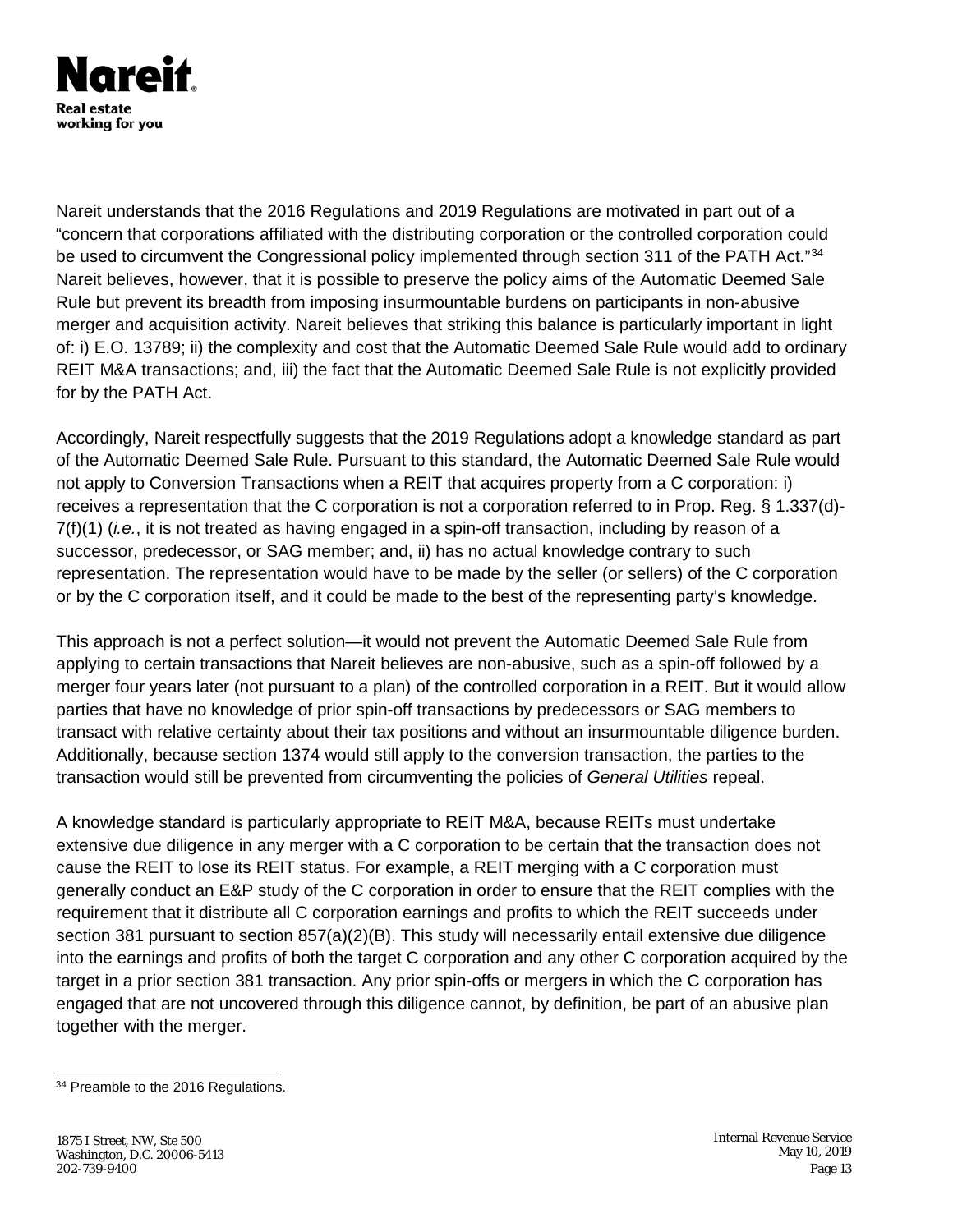

Nareit acknowledges that the PATH Act does not expressly provide for a knowledge standard. The statutory basis of the Automatic Deemed Sale Rule itself, however, also is not found in the PATH Act, but in section 337(d), which directs the Secretary of the Treasury to prescribe regulations that are necessary or appropriate to carry out the purposes of *General Utilities* repeal. Furthermore, the Treasury Department has issued regulations implementing a knowledge standard in several instances in which it has general authority to issue regulations to prevent avoidance or carry out the purposes of a statutory provision.

For example, section 355(d) generally requires a distributing corporation in a spin-off to recognize gain on distributions that would otherwise qualify as tax-free under section 355, if: 1) a shareholder holds a 50%-or-greater interest (determined by vote or value) in either the distributing or controlled corporation immediately after the distribution; and, 2) that interest is attributable to stock of the distributing corporation that was purchased within the five-year period ending on the date of the distribution. Section 355(d)(9) generally grants the Secretary of the Treasury authority to "prescribe such regulations as may be necessary to carry out the purposes of [section 355(d)]." Treas. Reg. §1.355-6(f)(1) provides that "[i]n determining whether section 355(d) applies to a distribution of controlled corporation stock, a distributing corporation must determine whether a disqualified person holds its stock or the stock of any distributed controlled corporation." In making this determination, the corporation is entitled, absent actual knowledge to the contrary, to: i) presume that every shareholder required to file a document under SEC rules regarding such shareholder's ownership; and, ii) rely on such document as accurate and complete.

Comparable provisions appear to have been implemented by regulations when statutory text provided the IRS had general authority to issue regulations to prevent avoidance or carry out the purposes of the relevant statutory provision, but such text provided no specific guidance about a knowledge standard. For example, Treas. Reg. § 1.355-7(h)(8), which is issued pursuant to section 355(e)(5)'s grant of authority to the Secretary of the Treasury to prescribe "such regulations as may be necessary to carry out the purposes of [section 355(e)." Treas. Reg. § 1.355-7(h)(8) entitles a corporation, absent actual knowledge to the contrary, to rely on Schedules 13D and 13G (or any similar schedules) filed with the Securities and Exchange Commission to identify its five-percent shareholders.

Similarly, section 163(f)(1) limits interest deductibility on certain registration-required obligations that are not in registered form. Prior to amendment by the Hiring Incentives to Restore Employment Act in 2010,[35](#page-13-0) section 163(f)(2)(B) provided that foreign-targeted bearer bonds were exempt from registration so long as: i) there were arrangements reasonably designed to ensure they would be sold only to a non-U.S. person; (ii) interest was payable only outside the U.S.; and, iii) there was a statement on the face of the obligations indicating that any U.S. person who holds the obligations would be subject to U.S. income tax laws.

<span id="page-13-0"></span>35 P.L. 111-147.

1875 I Street, NW, Ste 500 Washington, D.C. 20006-5413 202-739-9400

Internal Revenue Service May 10, 2019 Page 14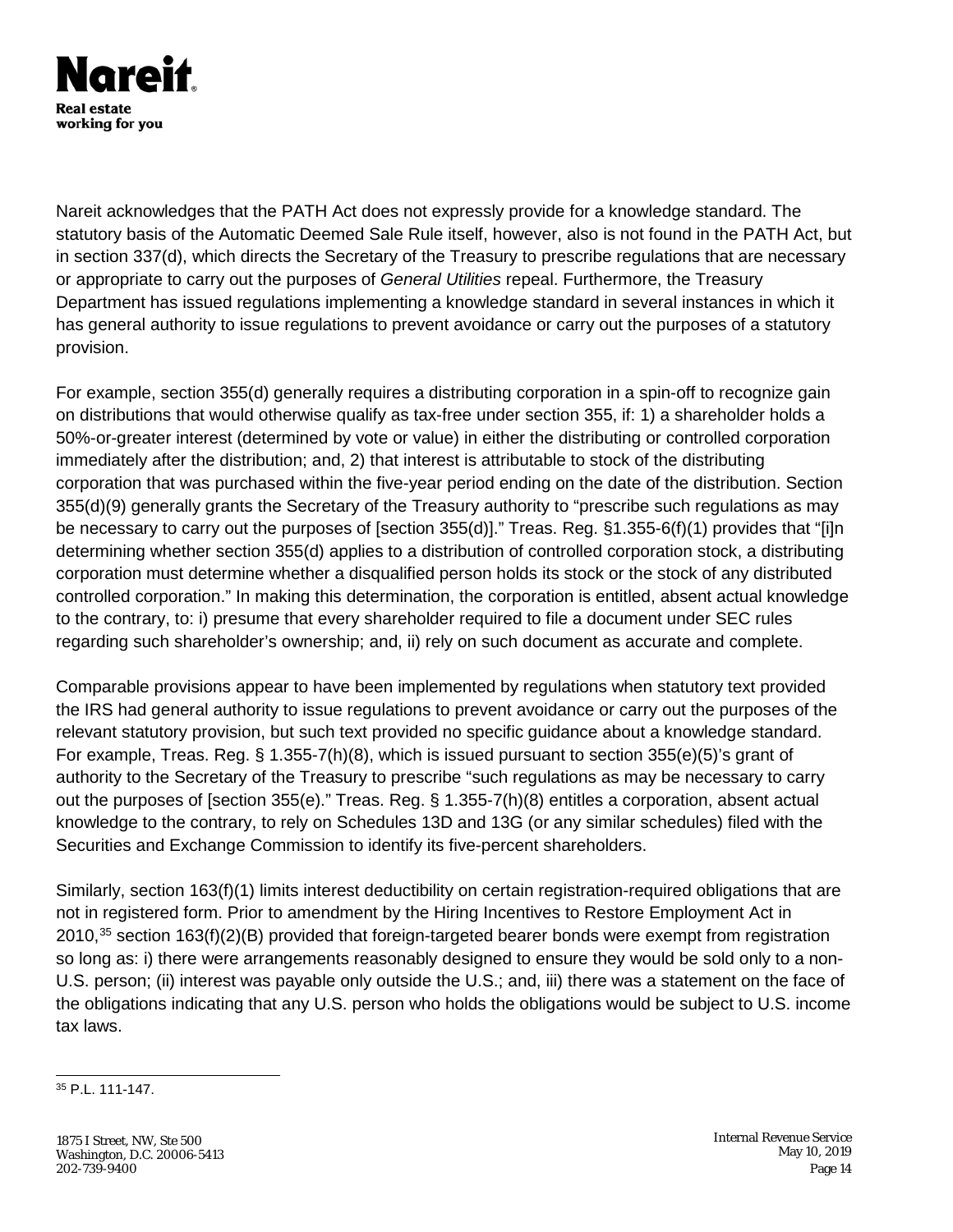

Although not specifically required by statutory text, then-applicable Treas. Reg. § 1.163-5(c) imposed certain conditions in order to demonstrate that there were arrangements reasonably designed to ensure an obligation would be sold only to a non-U.S. person, including under Treas. Reg. § 1.163- 5(c)(2)(i)(B)(4), the presentation of a certificate of non-U.S. ownership. Significantly, Treas. Reg. § 1.163- 5(c)(2)(i)(B)(5) permitted the reliance on this certificate so long as the issuer and others have no actual knowledge that the certificate of non-U.S. ownership is false.

Nareit suggests that the knowledge standard could be implemented similarly to the non-United States real property holding corporation status certificate procedures of Section 1445 and Treasury Regulations Section 1.1445-5(b)(4)(iii). The Foreign Investment in Real Property Tax Act of 1980 (FIRPTA) generally provides that gain recognized by non-U.S. persons from the sale or exchange of United States real property interests (USRPIs) is subject to tax as if the non-U.S. person were engaged in a trade or business within the United States during the taxable year of the sale or exchange and such gain or loss were effectively connected with such trade or business.<sup>[36](#page-14-0)</sup> Section 1445 provides a withholding regime that backstops FIRPTA—a seller of a USRPI to a foreign person is generally required to withhold 15% of the purchase price.

A USRPI includes any interest (other than an interest solely as a creditor) in any domestic corporation unless such corporation was at no time a United States real property holding corporation ("USRPHC") in the five-year period preceding the date of testing (or in the time since the corporation's formation, if shorter). A USRPHC is generally any corporation if the fair market value of its USRPIs equals or exceeds 50% of the aggregate value of its USRPIs, its interest in real property located outside the United States, and any other of its assets that are used or held for use in a trade or business. Whether a corporation is a USRPHC (and its disposition is subject to withholding) is thus a highly fact-intensive determination, with high stakes. Without a knowledge standard, a purchaser of any corporation from a foreign person would either have to (i) conduct sufficient diligence of the composition of the corporation's assets at all times in the previous 5 years or (ii) withhold 15% of the purchase price. In order to avoid burdening standard M&A transactions with this choice, Treas. Reg. § 1.1445-5(b)(4)(iii) allows purchasers to rely on a certification by the corporation that it is not a USRPHC, absent actual knowledge to the contrary.<sup>[37](#page-14-1)</sup>

<span id="page-14-0"></span> <sup>36</sup> Section 897(a).

<span id="page-14-1"></span><sup>&</sup>lt;sup>37</sup> Nareit acknowledges that, unlike the PATH Act, section 1445(b) explicitly provides for a knowledge standard. We do not cite Treas. Reg. § 1.1445-5(b)(4)(iii) as evidence that Treasury has the authority to issue such a standard, but merely as an example of a workable framework.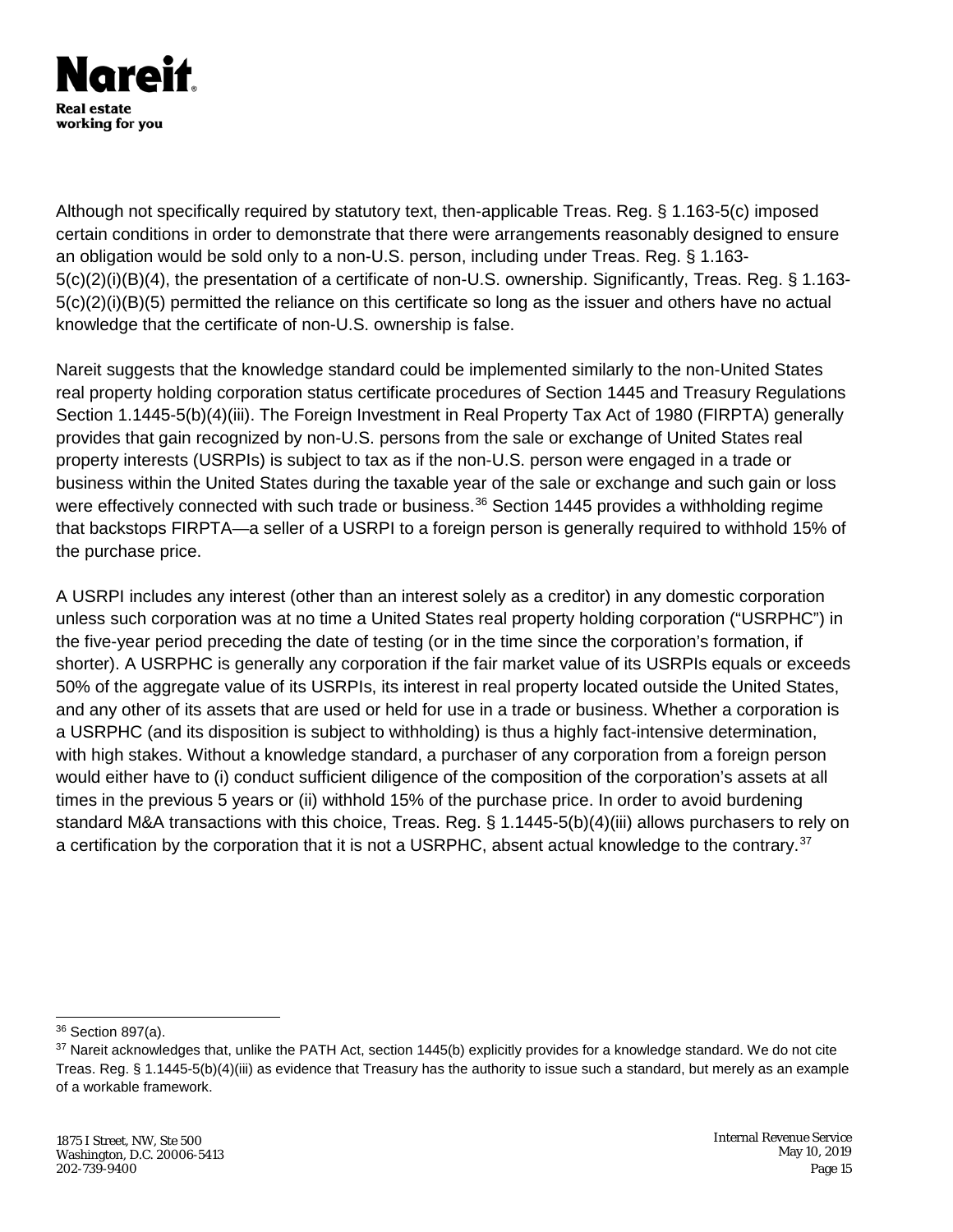

**3. Modify the Automatic Deemed Sale Rule so that it would not apply if both the distributing corporation and controlled corporation in a tax-free spin-off transaction are REITs immediately after the transaction, regardless of whether both the distributing corporation and controlled corporation remain REITs for two years**

Congress precisely defined the scope of the PATH Act's prohibition on REIT spin-offs. While a C corporation generally may not participate in a tax-free REIT spin-off as either a distributing corporation or a controlled corporation under section 355, Congress provided that the PATH Act's prohibition on taxfree spin-offs does not apply if the REIT-Only Spin-Off Exception applies, i.e., if both the distributing corporation and controlled corporation are REITs immediately after the spin-off. Nareit believes that if Congress had intended to limit other spin-off transactions, it would have done so explicitly. The 2019 Regulations, following the 2016 Regulations, apply the Automatic Deemed Sale Rule to a spin-off otherwise treated as tax-free under the REIT-Only Spin-Off Exception if either the distributing corporation or controlled corporation ceases to be REIT within two years of the spin-off. The PATH Act does not prohibit such spin-offs, and nothing in the legislative history to the PATH Act indicates that Congress intended to limit section 355 in this manner. Nareit believes that it is inappropriate to broaden the scope of the PATH Act in a manner that was not intended by Congress.

The 2016 Regulations' narrowing of the REIT-Only Spin-Off Exception is particularly troubling because it may effectively eliminate, rather than simply narrow, the REIT-Only Spin-Off Exception. Under the PATH Act, if a REIT spins-off a subsidiary that elects REIT status in connection with the spin, the distributing corporation can be confident that the spin-off will be tax-free if the requirements of Section 355 are met. Under the 2016 Regulations, the tax treatment of the distributing corporation may be altered by actions taken up to two years later that may be completely outside the distributing corporation's control. For example, if the controlled corporation were to fail any of its REIT tests within two years of the spin-off transaction (e.g. through an inadvertent mistake), both the controlled corporation and the distributing corporation would suffer potentially catastrophic adverse tax consequences under the Automatic Deemed Sale Rule. A REIT may be unwilling to spin-off a subsidiary REIT in light of the magnitude of the potential downside, despite the fact that Congress clearly intended to provide an exception to the PATH Act for REIT spin-offs of other REITs. Accordingly, Nareit believes that the 2019 Regulations' narrowing of the REIT-Only Spin-Off Exception runs counter to Congress's intent and should not be included in the final regulations.